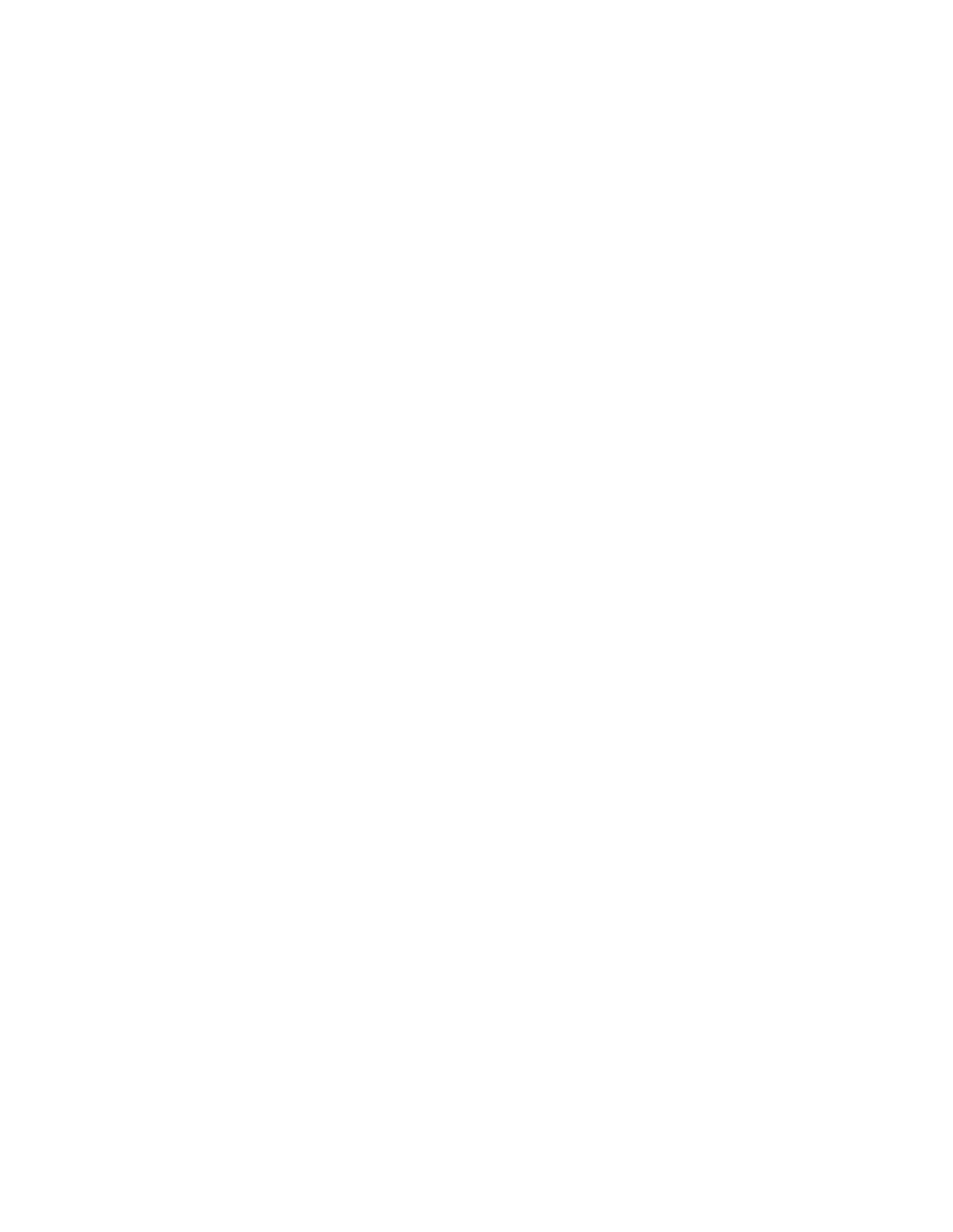# **FEHR & PEERS**

### **MEMORANDUM**

|            |                                                                                              | Ref: SM11-2482 |  |  |  |  |  |
|------------|----------------------------------------------------------------------------------------------|----------------|--|--|--|--|--|
| Subject:   | Traffic Analysis of Hallock Drive Corridor - East Gateway Project<br>Santa Paula, CA         |                |  |  |  |  |  |
| From:      | Netai Basu and Miguel Nunez                                                                  |                |  |  |  |  |  |
| To:<br>Cc: | Michael Penrod and Chad Penrod, Parkstone Companies<br>Tony Locacciato, Meridian Consultants |                |  |  |  |  |  |
| Date:      | July 26, 2012                                                                                |                |  |  |  |  |  |

In October 2011, Fehr & Peers evaluated the potential traffic impacts of the proposed East Gateway Project development and prepared a traffic memorandum to summarize the preliminary results of traffic impact analysis at 35 existing and 36 future intersections throughout the City of Santa Paula. Since that analysis was completed, modifications were made to the traffic volume forecasts. To supplement the analysis in the previous traffic memorandum, Fehr & Peers conducted an additional focused analysis of the Hallock Drive Corridor for the East Gateway Project to assess future traffic operations in compliance with Caltrans' request for the use of the Highway Capacity Manual (HCM) methodology.

This memorandum summarizes our focused traffic review of six intersections in the vicinity of the proposed East Gateway Project, including key intersections along SR 126, Hallock Drive, and Telegraph Road in Santa Paula.

#### **PROJECT DESCRIPTION**

The Limoneira Company is leading the planning effort to develop East Gateway Project, composed of approximately 140 acres of unincorporated agricultural and developed land at the eastern edge of Santa Paula. The specific plan area is generally bounded on the east by agricultural lands, on the south by the Santa Clara River, on the west by Haun Creek, and on the north by East Area 1 and by land south of SR-126 that lies within the current city limits. Access to East Gateway Project is provided by Telegraph Road, SR-126 and Hallock Drive. The proposed East Gateway Project would allow a maximum development within the project site as listed below. A specific plan is being prepared for the area southeast of SR 126 & Hallock Drive.

- 1. 560,000 square feet (sf) of retail/shopping center space
- 2. 68,500 sf of business park space
- 3. 215,000 sf of general light industrial space
- 4. 56,000 sf for manufacturing uses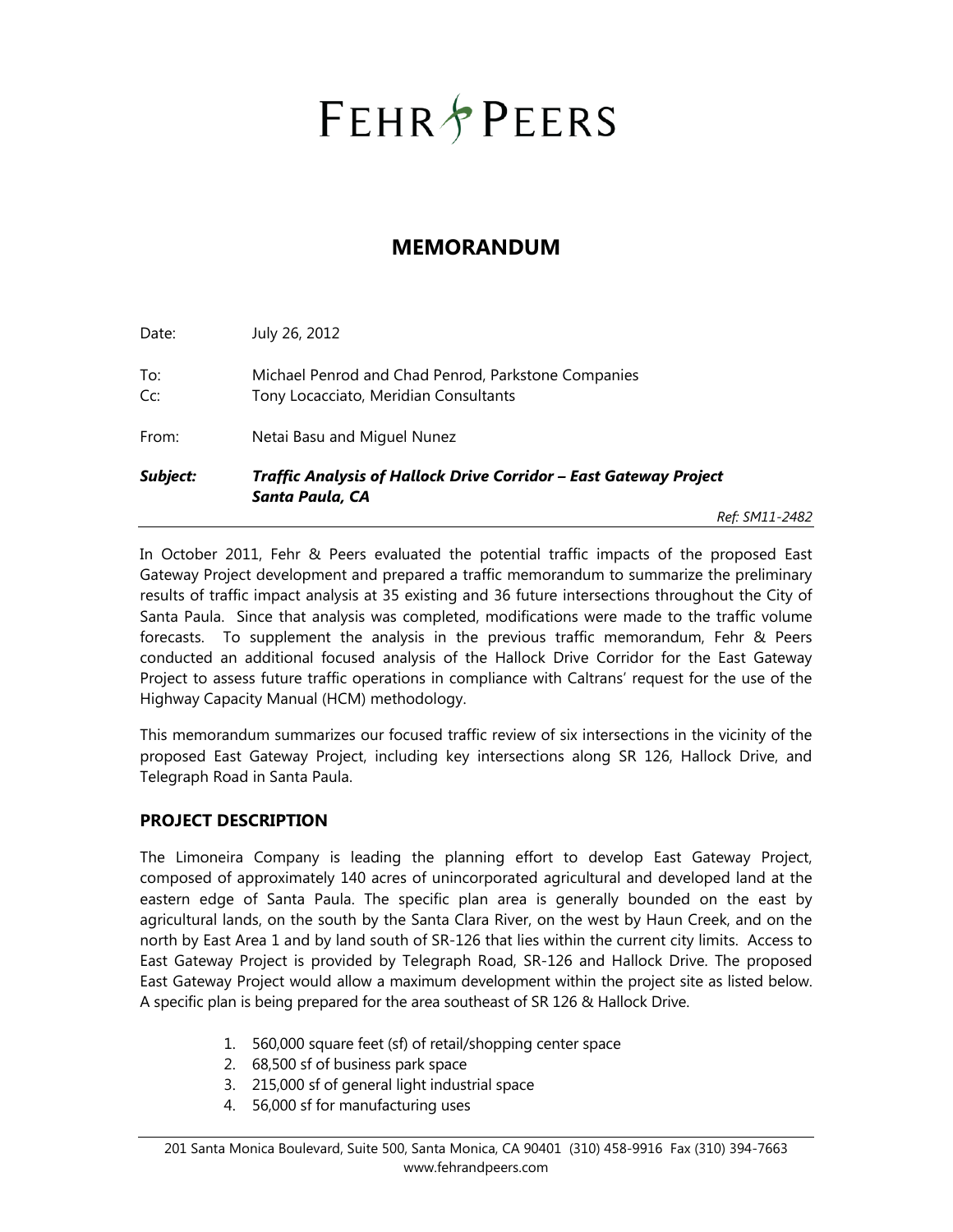

5. In the specific plan area, up to 350,000 sf of business park development could be substituted for 300,000 sf of retail/shopping center space.

This analysis assumed the worst-case scenario, in terms of the intensity of traffic generated on the site: business park development was assumed in the analysis of AM peak hour conditions and retail/shopping center was assumed in the analysis of PM peak hour conditions. The project is estimated to generate up to approximately 20,892 net new daily trips, including approximately 1,007 trips in the weekday AM peak hour and approximately 2,269 trips in the weekday PM peak hour under the most conservative trip generation estimates.

#### **ANALYSIS METHODOLOGY**

The purpose of this analysis is to supplement the traffic analysis already performed using the intersection capacity utilization (ICU) methodology, as shown in the previous October 27, 2011 memorandum. Although the ICU methodology is the City's preferred method for analyzing intersections operations, the "Operational Analysis" method from *Highway Capacity Manual* (HCM) (Transportation Research Board, 2000) was employed to perform analysis for the selected six study intersections in the Hallock Drive Corridor, in accordance with policies established by the California Department of Transportation (Caltrans). The analysis was performed to assist the engineering team with determining the roadway intersection lane configuration necessary to accommodate projected future demand and developing mitigation measures that would mitigate the project traffic impacts, as well as to satisfy the Caltrans traffic impact analysis guidelines of applying the HCM methodology.

The HCM operational method determines two key operating characteristics of signalized intersections. The first characteristic is the average stopped delay experienced per vehicle. The second is the volume-to-capacity (V/C) ratio at intersections based on the amount of traffic traveling through the intersection, the lane geometries, and other factors affecting capacity such as on-street parking, bus operations near the intersection, and pedestrian volumes at the street crosswalks. These characteristics are used to evaluate the operation of each signalized intersection, which is described generally in terms of LOS based on delay. LOS categories range from excellent, nearly free-flow traffic at LOS A to overloaded, stop-and-go conditions at LOS F.

Table 1 provides LOS definitions for signalized intersections using the HCM methodology. Table 2 provides LOS definitions for stop-controlled intersections using the HCM methodology. The LOS definitions, ranges of delay, and ranges of V/C ratio shown in these tables represent average conditions for all vehicles at an intersection across an entire hour. Delays longer than the average condition are experienced by motorists on certain movements and/or during peak times within the peak hour.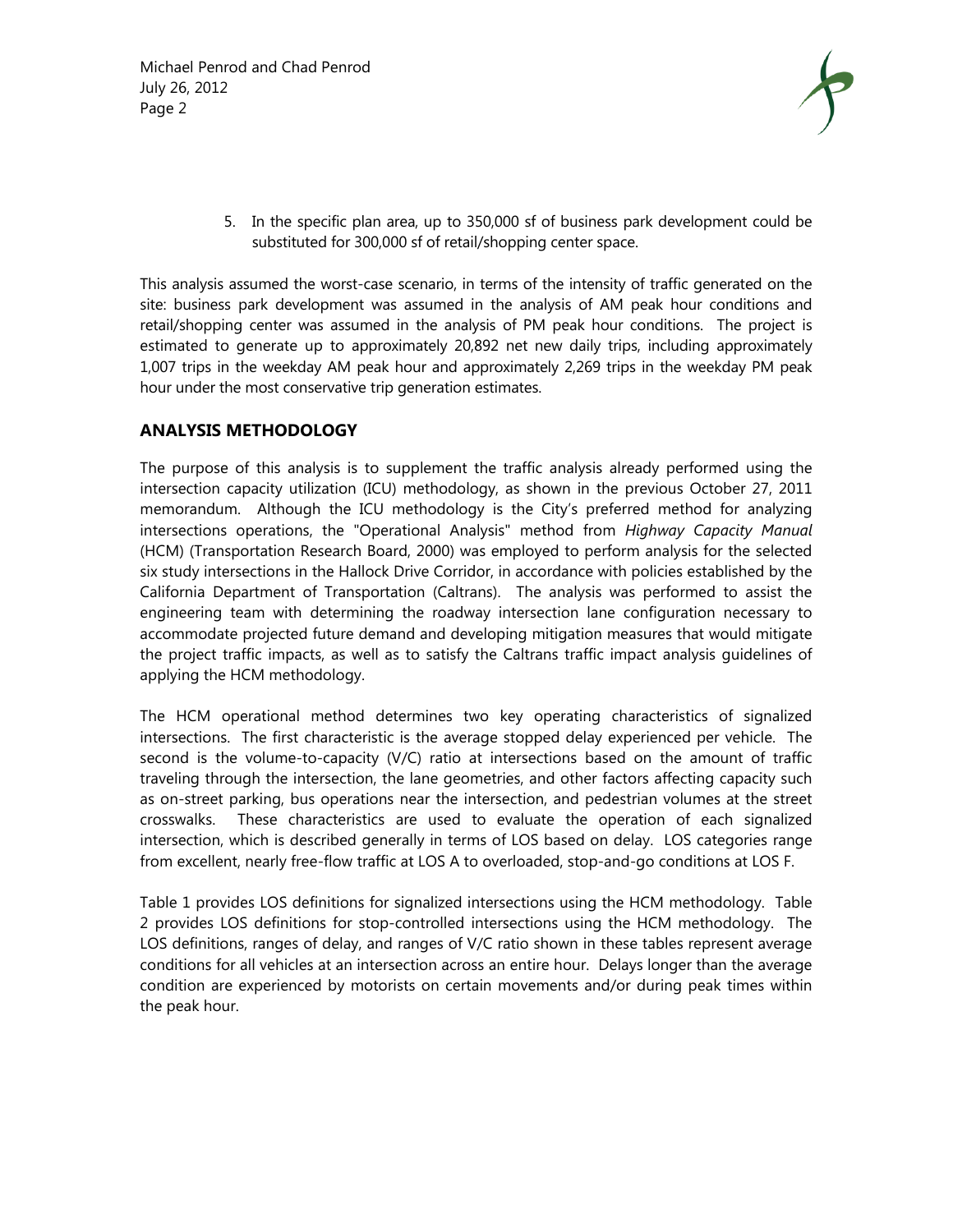

#### **TABLE 1 LEVEL OF SERVICE DEFINITIONS FOR SIGNALIZED INTERSECTIONS**

| <b>Level of</b><br><b>Service</b> | <b>Average</b><br><b>Stopped Delay</b><br>per Vehicle<br>(seconds) | <b>Definition</b>                                                                                                                                                                                                    |  |  |  |  |  |  |  |  |
|-----------------------------------|--------------------------------------------------------------------|----------------------------------------------------------------------------------------------------------------------------------------------------------------------------------------------------------------------|--|--|--|--|--|--|--|--|
| A                                 | ~10                                                                | EXCELLENT. No vehicle waits longer than one red<br>light and no approach phase is fully used.                                                                                                                        |  |  |  |  |  |  |  |  |
| B                                 | $>10$ and $<20$                                                    | VERY GOOD. An occasional approach phase is<br>fully utilized; many drivers begin to feel somewhat<br>restricted within groups of vehicles.                                                                           |  |  |  |  |  |  |  |  |
| $\mathsf{C}$                      | $>20$ and $< 35$                                                   | GOOD. Occasionally drivers may have to wait<br>through more than one red light; backups may<br>develop behind turning vehicles.                                                                                      |  |  |  |  |  |  |  |  |
| D                                 | $>35$ and $<55$                                                    | FAIR. Delays may be substantial during portions<br>of the rush hours, but enough lower volume periods<br>occur to permit clearing of developing lines,<br>preventing excessive backups.                              |  |  |  |  |  |  |  |  |
| E                                 | $>55$ and $\leq 80$                                                | POOR. Represents the most vehicles intersection<br>approaches can accommodate; may be long lines<br>of waiting vehicles through several signal cycles.                                                               |  |  |  |  |  |  |  |  |
| F                                 | > 80                                                               | FAILURE. Backups from nearby locations or on<br>cross streets may restrict or prevent movement of<br>vehicles out of the intersection approaches.<br>Tremendous delays with continuously increasing<br>queue lengths |  |  |  |  |  |  |  |  |

Source: *Highway Capacity Manual,* Transportation Research Board, 2000.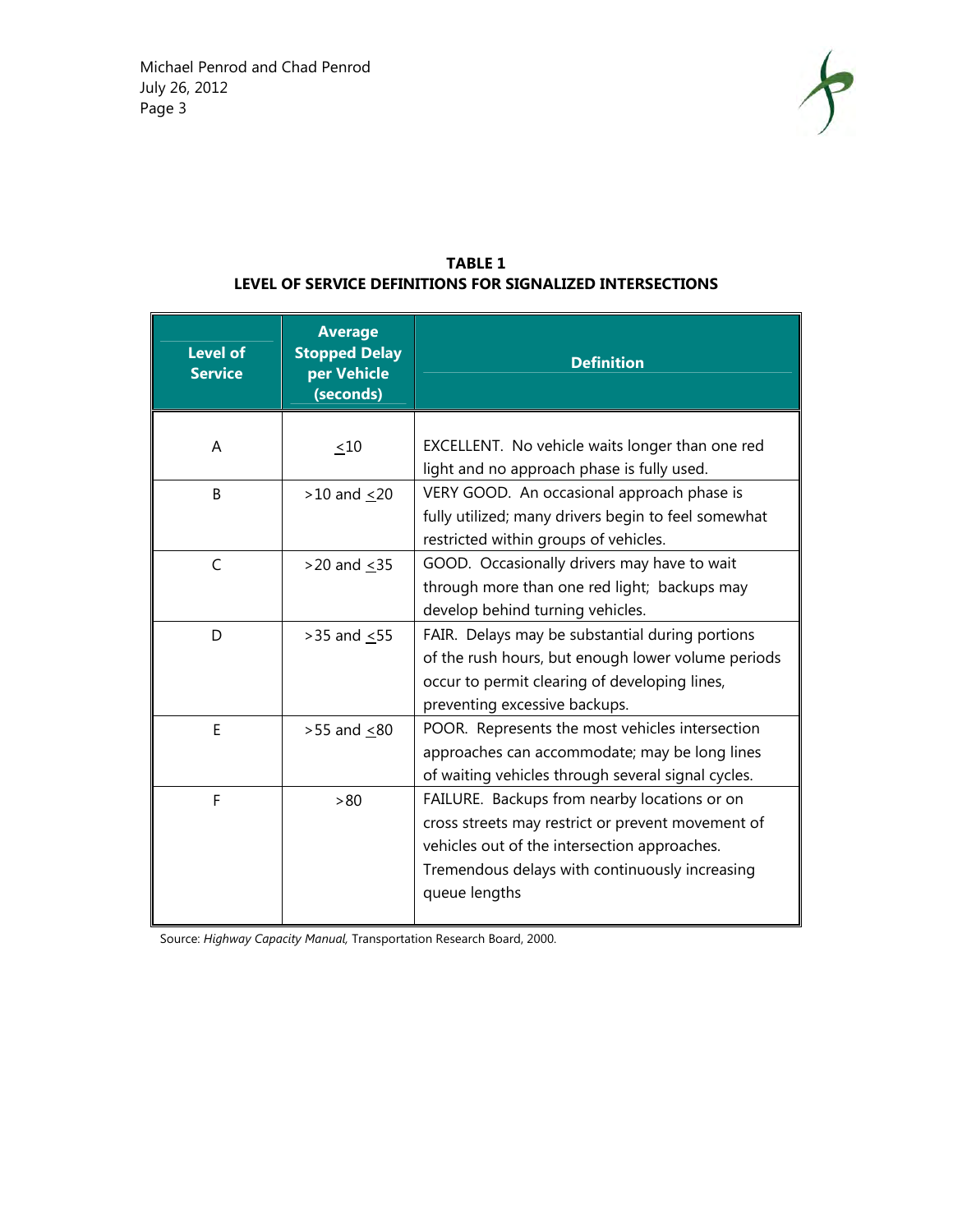

#### **TABLE 2 LEVEL OF SERVICE DEFINITIONS FOR STOP-CONTROLLED INTERSECTIONS**

| <b>Average Control Delay</b><br>(seconds/vehicle) |
|---------------------------------------------------|
| $\leq 10.0$                                       |
| $> 10.0$ and < 15.0                               |
| $> 15.0$ and $\leq 25.0$                          |
| $> 25.0$ and $\leq 35.0$                          |
| $>$ 35.0 and $\leq$ 50.0                          |
| > 50.0                                            |
|                                                   |

Source: *Highway Capacity Manual,* Transportation Research Board, 2000.

The HCM stop-controlled methods were used to determine operating characteristics of the stopcontrolled intersections analyzed in this study. These methods base LOS on the V/C ratio and the average stopped delay experienced per vehicle. The HCM 2000 methodology for signalized and all-way stop-controlled intersections estimates the average control delay for the vehicle at the intersection. For side-street stop-controlled intersections, the methodology estimates the control delays for each turning movement and identifies the delay for the longest delayed approach (if there is a shared lane, delay is averaged for all turning movements from that lane).

Caltrans general traffic impact analysis guidelines state that the transition between LOS C and LOS D (for signalized intersections this equates to 35 seconds of delay) is the desirable operating condition at state highway intersections, but "acknowledges that this may not always be feasible and recommends that the lead agency consult with Caltrans to determine the appropriate target LOS." The Transportation Concept Report (TCR) for SR-126, however, states that LOS E is the minimum standard to be achieved. The TCR states that the recommended concept for SR-126 is "to maintain the existing 4 conventional/mixed flow facility for all segments from Route 101 in Ventura County to I-5 in Los Angeles County," yet also shows that the "Ultimate Transportation Concept is to preserve the right-of-way in segments 3 [east of Hallock Drive], 4, 5, and 6 for the possibility of future additional lanes, if necessary." This suggests that the proposed widening in the area around Hallock Drive may be acceptable to Caltrans. These ambiguities can be resolved once we initiate contact with Caltrans staff regarding specific improvement concepts. However,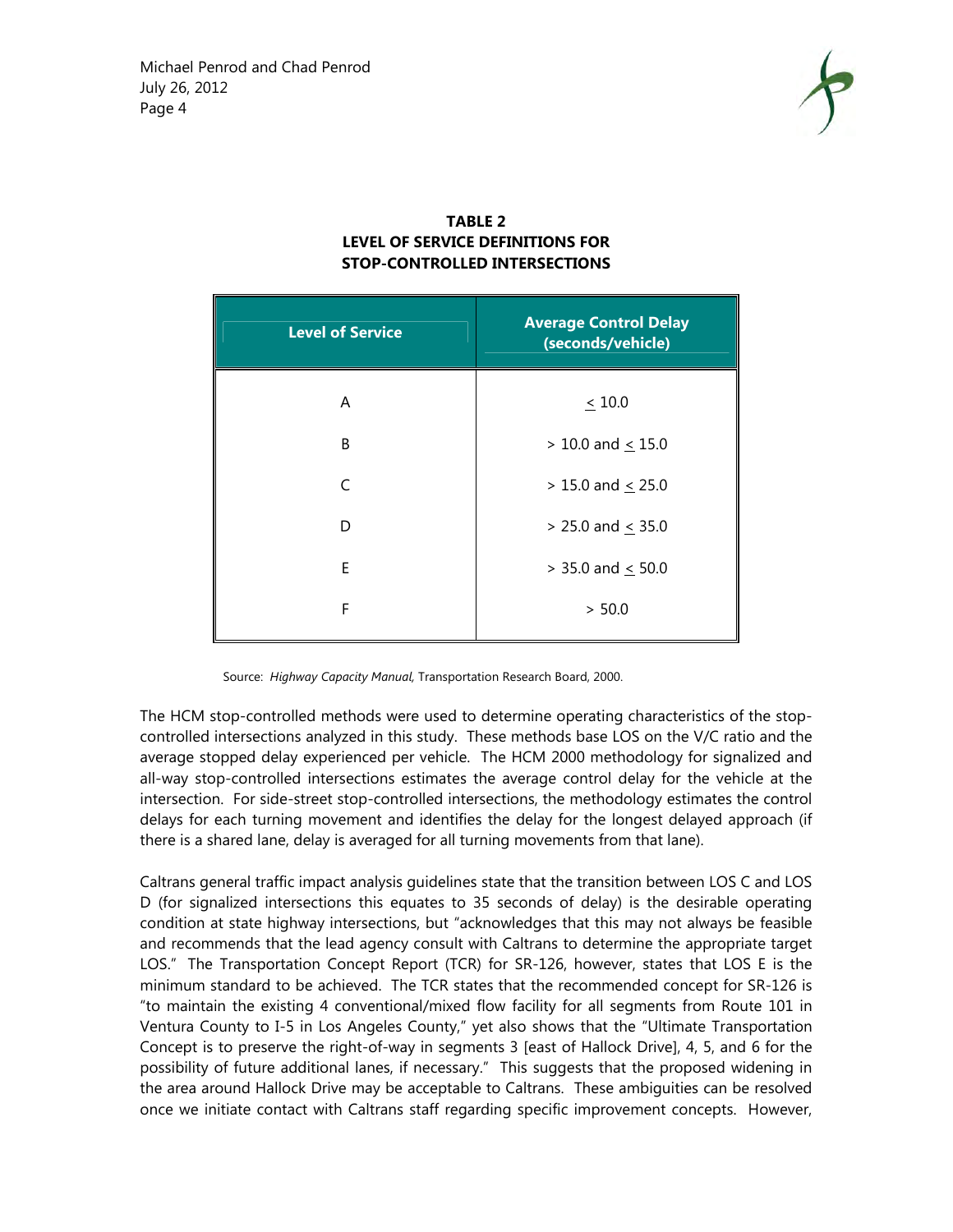

the significant impact criteria used in this analysis was LOS C for the intersections in the City of Santa Paula (including SR 126 & Hallock Drive) and LOS D for intersections under Caltrans jurisdiction, namely SR-126 & Hallock Drive.

For all of the analyzed intersections, the Synchro software (version 6.14) was used to calculate delays and associated levels of service. Using the Synchro software and its embedded intersection micro-simulation model, SimTraffic, provided a corridor view to assess future traffic operations at each location in the corridor including the effect of upstream and downstream intersections, rather than as a series of isolated intersections. This analysis incorporated the current signal timing plans that were obtained from Caltrans and applies the HCM 2000 methodology. This analysis is based on preliminary roadway design drawings for the Hallock Drive corridor, including how access would be provided to the Specific Plan area.

#### **ANALYZED INTERSECTIONS AND SCENARIOS**

Six intersections immediately adjacent to the proposed East Gateway Project development were selected for additional HCM analysis. The intersections selected include both signalized and unsignalized intersections, as well as intersections that currently do not exist but will be built as part of the project or as part of East Area One. The future grade crossing on Hallock Drive north of Telegraph Road was included in the Synchro network as an intersection with no traffic volumes on the east and west approaches. This was done to allow for the analysis of a gate-down event if it is determined to be necessary. Because of the infrequent use of the rail line, this analysis did not assume that trains would be present and is focused on the traffic operations under typical weekday peak conditions.

The six analyzed intersections along with their control type are listed below:

- 1. Santa Paula Street & Hallock Drive (future signalized intersection)
- 2. Telegraph Road & Hallock Drive (Currently 2-way stop-controlled; to be signalized in the future)
- 3. SR-126 & Hallock Drive (signalized)
- 4. Old Hallock Drive/Northern Project Driveway & Hallock Drive (2-way stop-controlled)
- 5. Hallock Drive & Southern Project Driveway (future intersection; 2-way stop-controlled)
- 6. SR-126 & Project Driveway (future intersection; minor approach stop-controlled)

Five scenarios were analyzed during the typical weekday afternoon (PM) peak hour, and are:

- Existing
- Existing plus Project
- Future No Project
- Future with Project
- Future with Project with Mitigations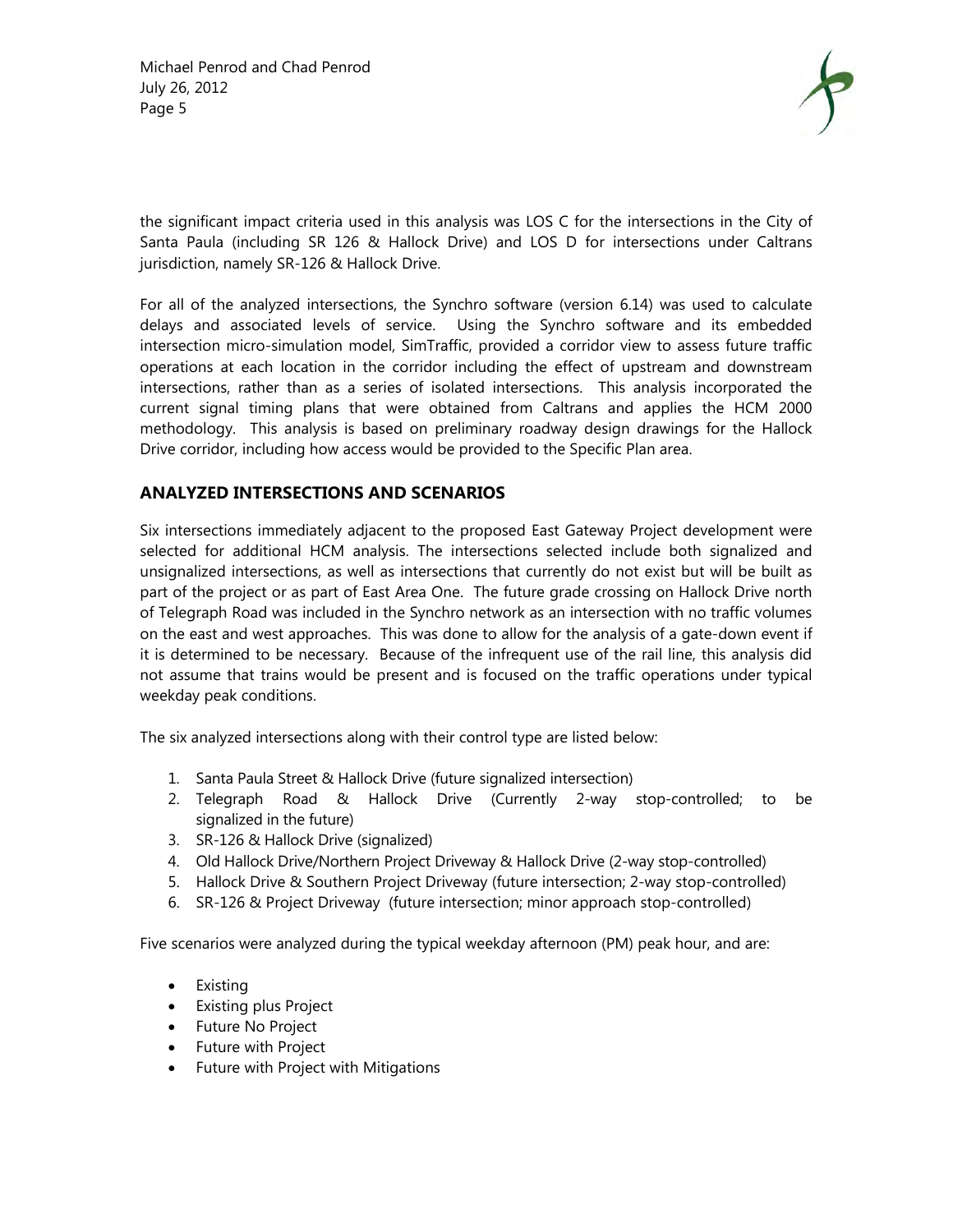

Only the weekday afternoon PM peak hour was selected for analysis because it represents the most conservative scenario. It has the highest traffic demand on nearly all turning movements, resulting in worse traffic conditions than the weekday AM peak hour. Any proposed roadway configuration or improvements developed based on the traffic review of the PM peak hour are expected to improve traffic operations during the AM peak hour.

#### **HCM LEVEL OF SERVICE ANALYSIS FINDINGS**

Assumptions regarding the lane configurations for each of the five scenarios analyzed are summarized in Figures 1 and 2. Table 3 summarizes the level of service results for all intersections across all scenarios based on the HCM methodology using Synchro.

#### *Existing Conditions*

Of the six analyzed intersections, SR-126 & Hallock Road (Intersection #3) is the only intersection that is currently signalized. This intersection is currently operated by Caltrans with a Type 170 Signal Controller. The signal timing plan data was received from Caltrans in December 2011. This intersection currently runs free with no specific cycle length and vehicles on each approach can actuate the maximum assigned green time as necessary. Based on filed observations, the average cycle length ranged between 120 to 150 seconds.

Currently, all existing intersections operate at acceptable levels of service.

#### *Existing plus Project Conditions*

Under Existing plus Project Conditions, the level of service at three of the intersections would degrade to an unacceptable level or service, and cause an impact:

- 2. Telegraph Road & Hallock Drive (LOS F)
- 3. SR-126 & Hallock Drive (LOS F)
- 4. Old Hallock Drive/Northern Project Driveway & Hallock Drive (LOS E)

#### *Future No Project Conditions*

For Future No Project Conditions, Hallock Drive will be extended north to the provide access to the future development in East Area One. Operation of the future signalized intersection of Santa Paula Street & Hallock Drive intersection was assumed to be coordinated with those to the south. The signal cycle length, timing and phasing for all analyzed signals in the Hallock Drive corridor were optimized in the analysis of all future scenarios to accommodate the forecast turning movement volumes. Assumed lane configurations are consistent with the improvements required per the final EIR and development agreement for East Area One.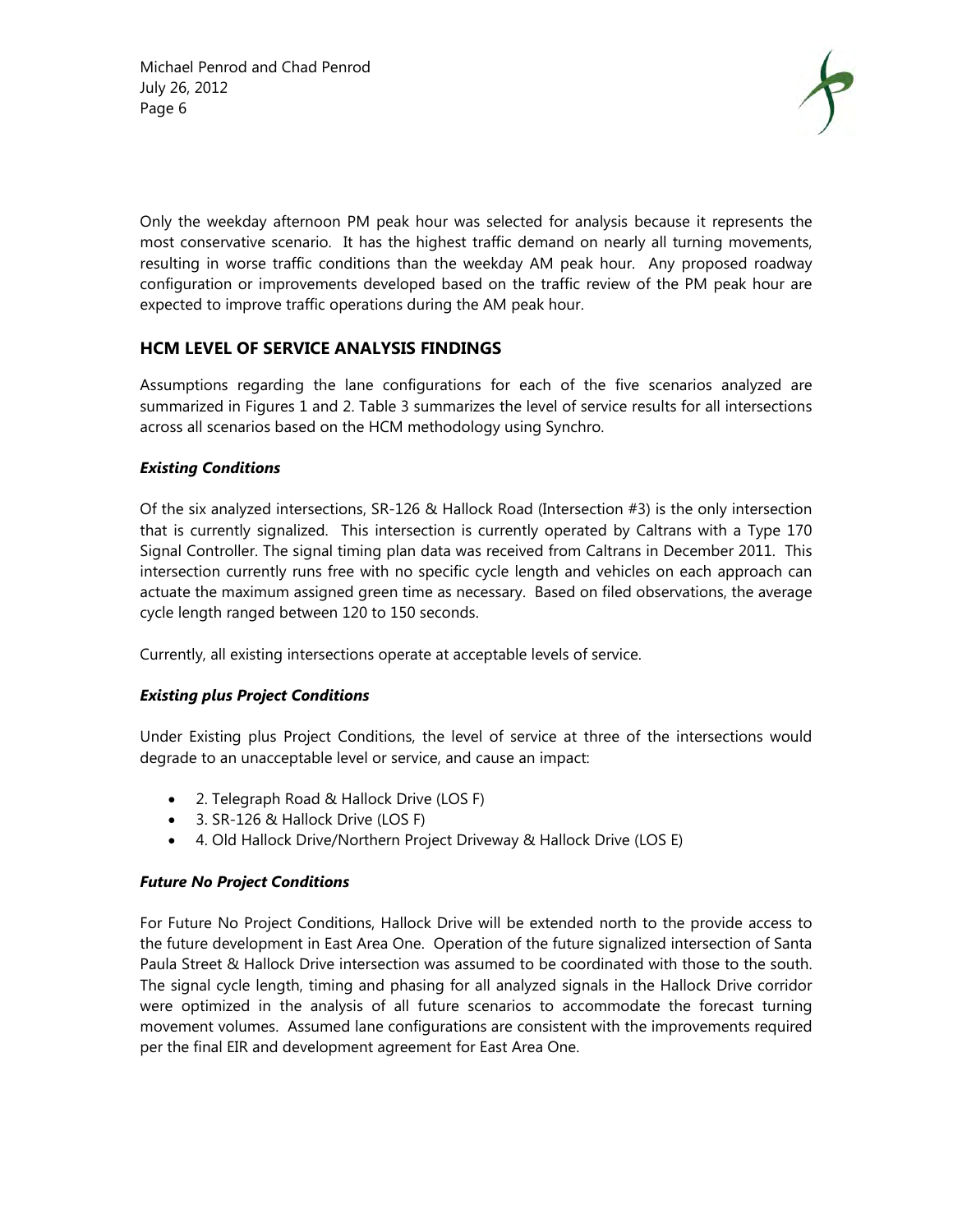

Under Future No Project Conditions, the level of service at two of the intersections would degrade to an unacceptable level or service:

- 2. Telegraph Road & Hallock Drive (LOS F)
- 3. SR-126 & Hallock Drive (LOS F)

#### *Future with Project Conditions*

Under Future with Project Conditions, the level of service at three of the intersections would degrade to undesirable levels of service, namely,

- 2. Telegraph Road & Hallock Drive (LOS F)
- 3. SR-126 & Hallock Drive (LOS F)
- 4. Old Hallock Drive/Northern Project Driveway & Hallock Drive (LOS F)

Mitigation measures were developed for these three impacted intersections.

#### **MITIGATION MEASURES**

The additional improvements described below would result in acceptable levels of service at these locations and acceptable traffic operations in the Hallock Drive corridor, as summarized in Table 3. Figure 3 shows the loaded Synchro network under future with project with mitigation conditions.

#### *Intersection 2: Telegraph Road & Hallock Drive*

To mitigate the project impact at Telegraph Road & Hallock Drive and allow this intersection to operate at an acceptable level (LOS C) under the City's guidelines would require:

- Widening the northbound approach to provide an additional northbound left-turn lane.
- Restriping the eastbound approach to provide a shared though left-turn lane and a rightturn lane.
- Restriping the westbound approach to provide a shared though left-turn lane and a rightturn lane.
- Operating a 120-second cycle length and optimizing splits.
- Providing an overlap phase for the eastbound right-turn movement.
- The southbound left-turn lane is not needed to achieve the desired LOS, but would be helpful to store the few left-turning vehicles there and would also use the road space that would be present opposite the northbound dual left-turn lanes.

Implementing the mitigation measures described above would mitigate the impact and bring intersections operations to LOS C, as can be seen in Table 3.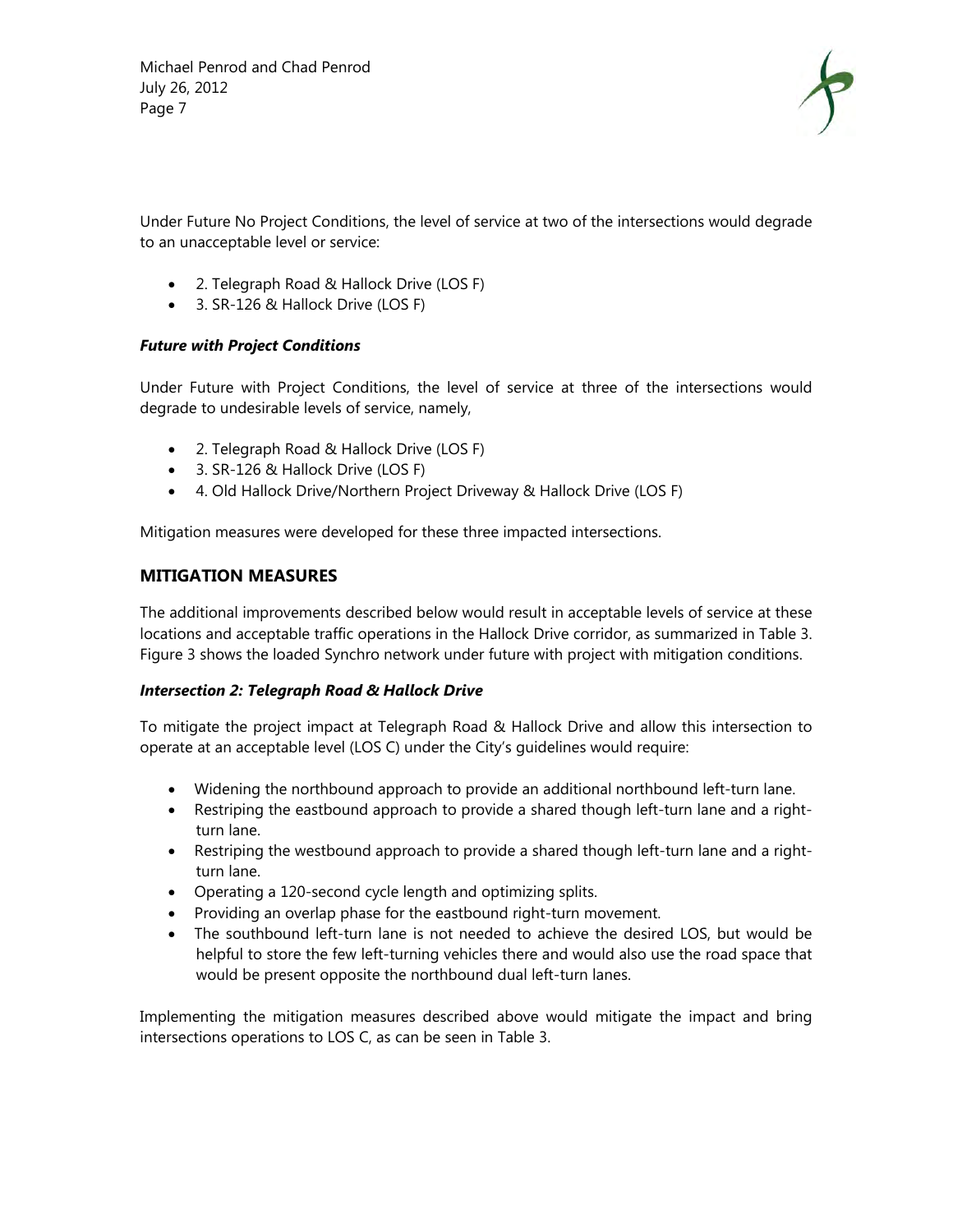

#### *Intersection 3: SR-126 & Hallock Drive*

Achieving LOS D (per the HCM methodology) and LOS C (per the ICU methodology) at SR-126 & Hallock Drive would require:

- Widening the northbound approach to provide an additional northbound left-turn lane and an additional northbound through-lane. These dual left-turn lanes would complement those on the southbound approach.
- Operating a 120-second cycle length and optimizing splits.

#### *Intersection 5: Old Hallock Drive/Project Driveway & Hallock Drive*

Achieving an acceptable level of service at Old Hallock Drive/Project Driveway & Hallock Drive would require signalizing the intersection.

As summarized in Table 3, implementing the mitigation measures described above and shown in Figure 2 would result in no residual project traffic impacts at these intersections, and would greatly improve future traffic operations in the corridor.

Please contact us at (310) 458-9916 or by email if you have any questions or comments about this.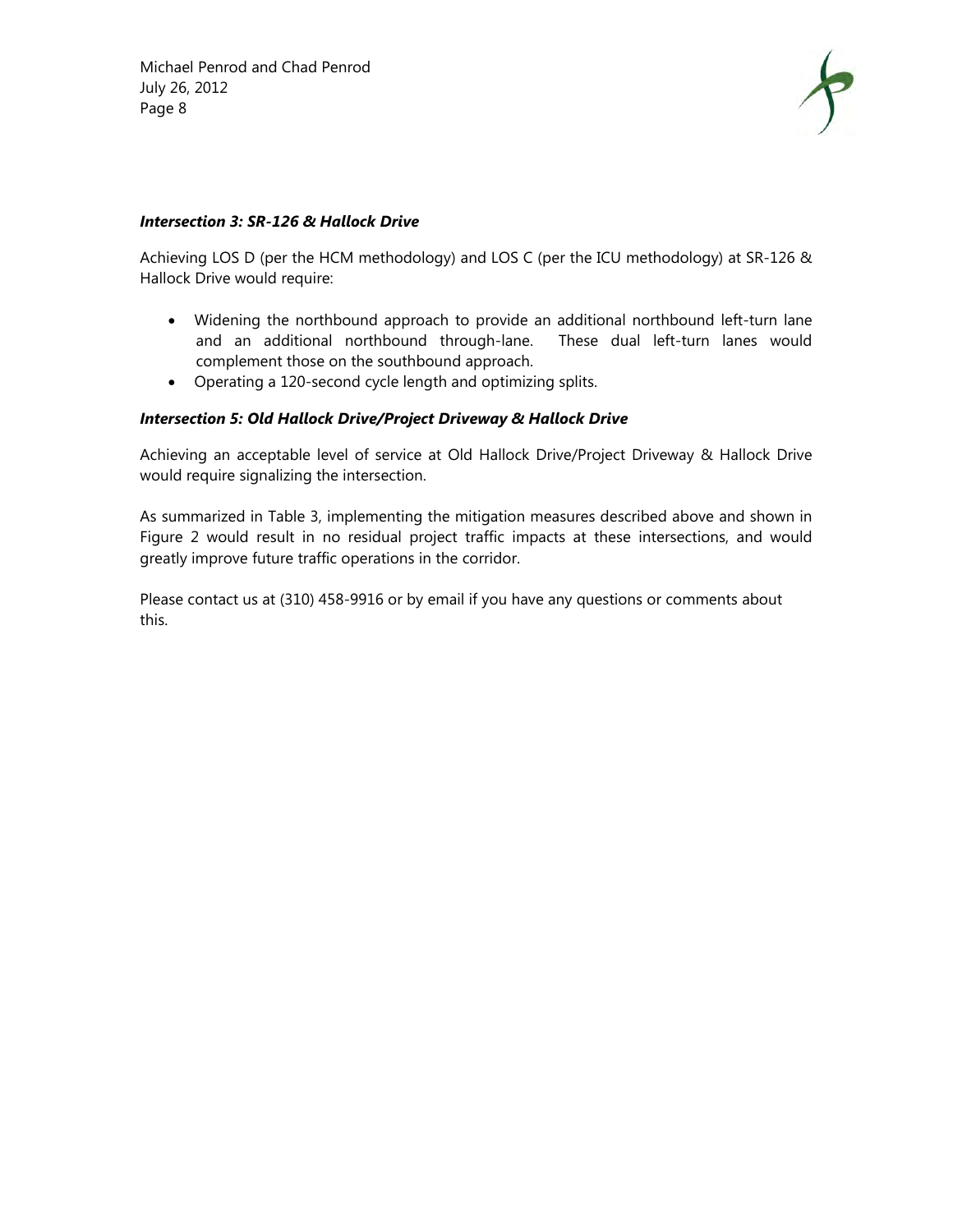| <b>TABLE 3</b>                                                                       |
|--------------------------------------------------------------------------------------|
| SUPPLEMENTAL WEEKDAY AFTERNOON PEAK HOUR TRAFFIC ANALYSIS USING 2000 HCM METHODOLOGY |
| <b>EAST GATEWAY PROJECT</b>                                                          |

|                         | <b>Intersection</b>                                         |         | <b>Intersection Level of Service</b><br>(Weekday PM peak hour) |                           |     |                           |                |                |                          |                                             |                           |      |                           |          |                      |                                         |                           |     |                            |
|-------------------------|-------------------------------------------------------------|---------|----------------------------------------------------------------|---------------------------|-----|---------------------------|----------------|----------------|--------------------------|---------------------------------------------|---------------------------|------|---------------------------|----------|----------------------|-----------------------------------------|---------------------------|-----|----------------------------|
| Int. $#$                |                                                             |         |                                                                | <b>Existing</b>           |     | Existing +<br>Project     |                |                | <b>Future No Project</b> |                                             |                           |      | Future w/ Project         |          |                      | <b>Future w/Project</b><br>w/Mitigation |                           |     |                            |
|                         |                                                             | Control | <b>Type of Delay</b>                                           | <b>Delay</b><br>(sec/veh) | LOS | <b>Delay</b><br>(sec/veh) | LOS            | Sig. Impact?   | Control                  | <b>Type of Delay</b>                        | <b>Delay</b><br>(sec/veh) | LOS  | <b>Delay</b><br>(sec/veh) | LOS      | Sig. Impact?         | <b>Mitigation</b>                       | <b>Delay</b><br>(sec/veh) | LOS | <b>Residual</b><br>Impact? |
|                         | Santa Paula Street &<br>Hallock Dr                          |         | n/a                                                            | n/a                       |     | n/a                       |                | Signal         | Average Delay            | 14.4                                        | A                         | 21.9 |                           | No       | No Mitigation Needed |                                         | n/a                       |     |                            |
| 2                       | Telegraph Rd &<br>Hallock Dr                                | TWSC    | Average<br>Worst-Movement                                      | 8.9<br>18.0               |     | 168.9<br>>300             |                | Yes            | Signal                   | Average                                     | 103.1                     |      | 101.6                     |          | Yes                  | Add a second NBL                        | 28.4                      | C   | No                         |
| $\overline{\mathbf{3}}$ | SR-126 &<br>Hallock Dr                                      | Signal  | Average Delay                                                  | 18.6                      |     | >300                      |                | Yes            | Signal                   | Average Delay                               | 58.4                      |      | 144.8                     |          | Yes                  | Add second NBL and<br>a second NBT      | 53.4                      | D   | No                         |
|                         | Old Hallock Dr/Northern<br>Project Driveway & Hallock<br>Dr | TWSC    | Average<br>Worst-Movement                                      | 2.0<br>10.2               |     | 37.8<br>>300              | F.             | Yes            | TWSC                     | Average<br>Worst-Movement                   | 2.6<br>14.6               | A    | >300<br>>300              |          | Yes                  | Signalization                           | 11.2                      | B   | No                         |
| $\overline{5}$          | Hallock Dr &<br>Southern Project Driveway                   | TWSC    | Average                                                        | n/a                       |     | 3.2                       | $\overline{A}$ | No<br>TWSC     |                          | Average                                     | n/a                       |      | 3.1                       |          | N/A                  | No Mitigation Needed                    |                           | n/a |                            |
| 6                       | SR126 &<br>Project Driveway                                 | TWSC    | Worst-Movement<br>Average<br>Worst-Movement                    | n/a<br>n/a<br>n/a         |     | 9.7<br>0.3<br>15.0        | A<br>A<br>B    | No<br>No<br>No | TWSC                     | Worst-Movement<br>Average<br>Worst-Movement | n/a<br>n/a<br>n/a         |      | 10.8<br>0.6<br>40.2       | <b>R</b> | N/A                  | No Mitigation Needed                    |                           |     | n/a                        |

TWSC: Two-Way Stop-Controlled.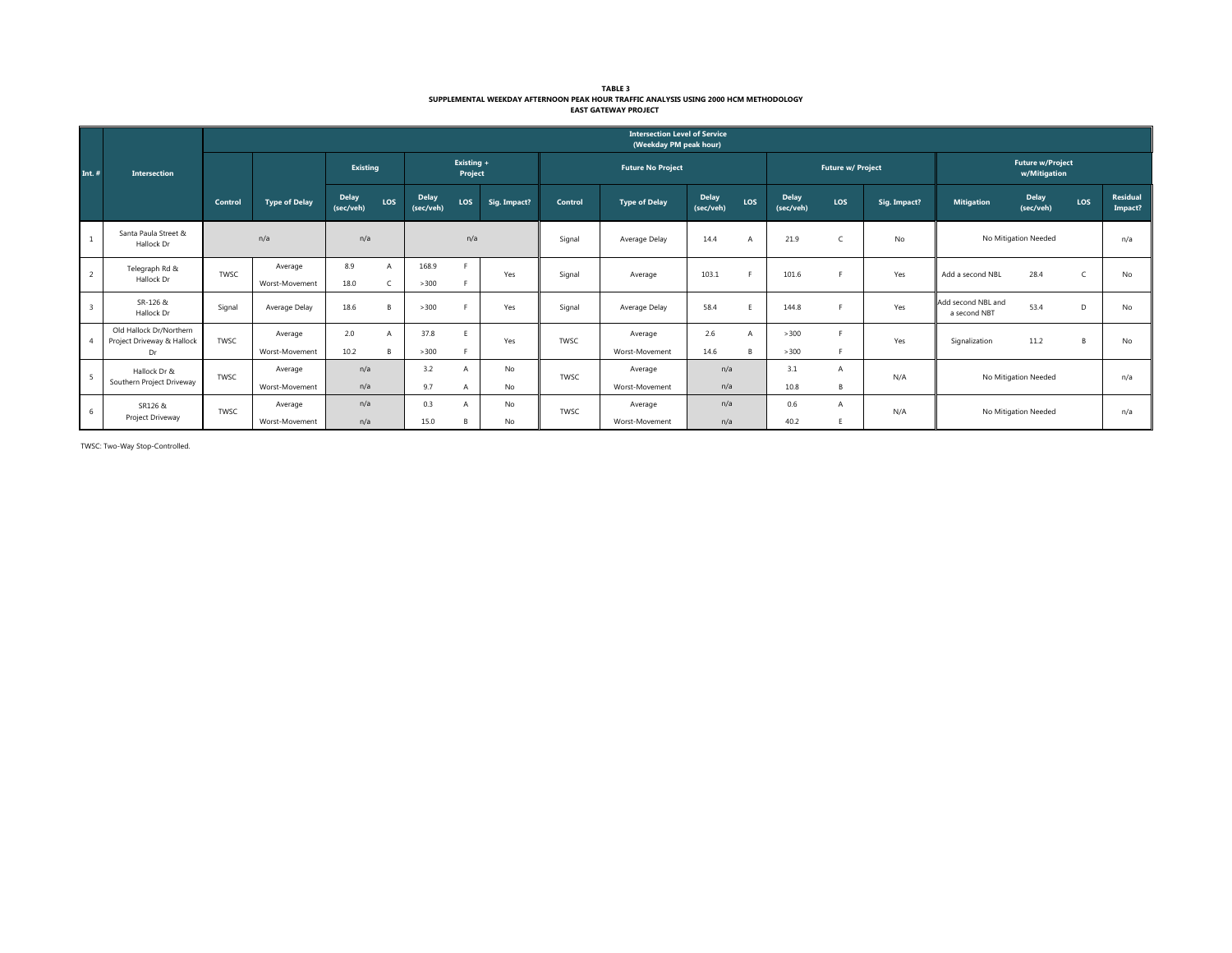

**FEHR & PEERS** 

#### **INTERSECTION LANE CONFIGURATIONS**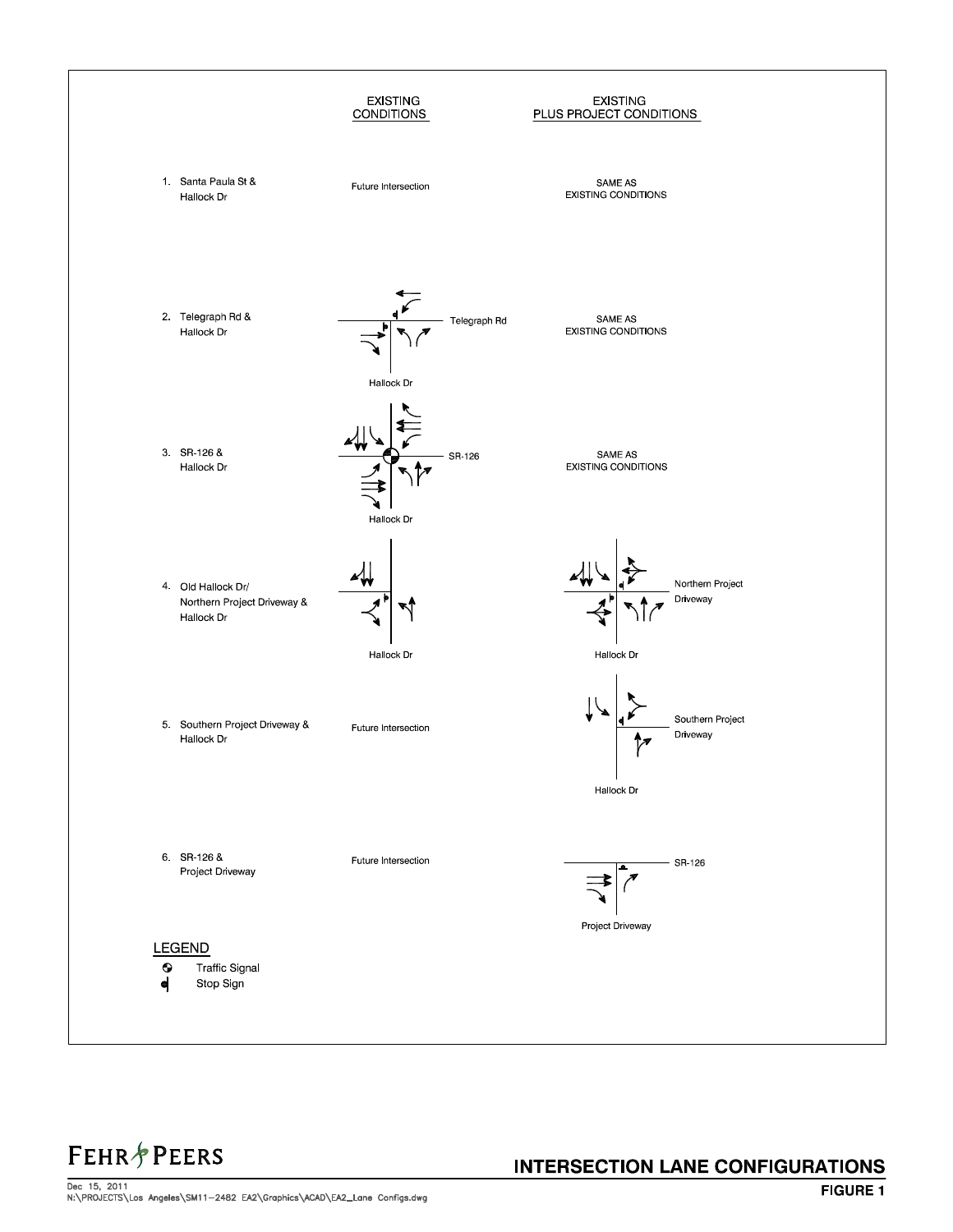

## **FEHR&PEERS**

#### **INTERSECTION LANE CONFIGURATIONS**